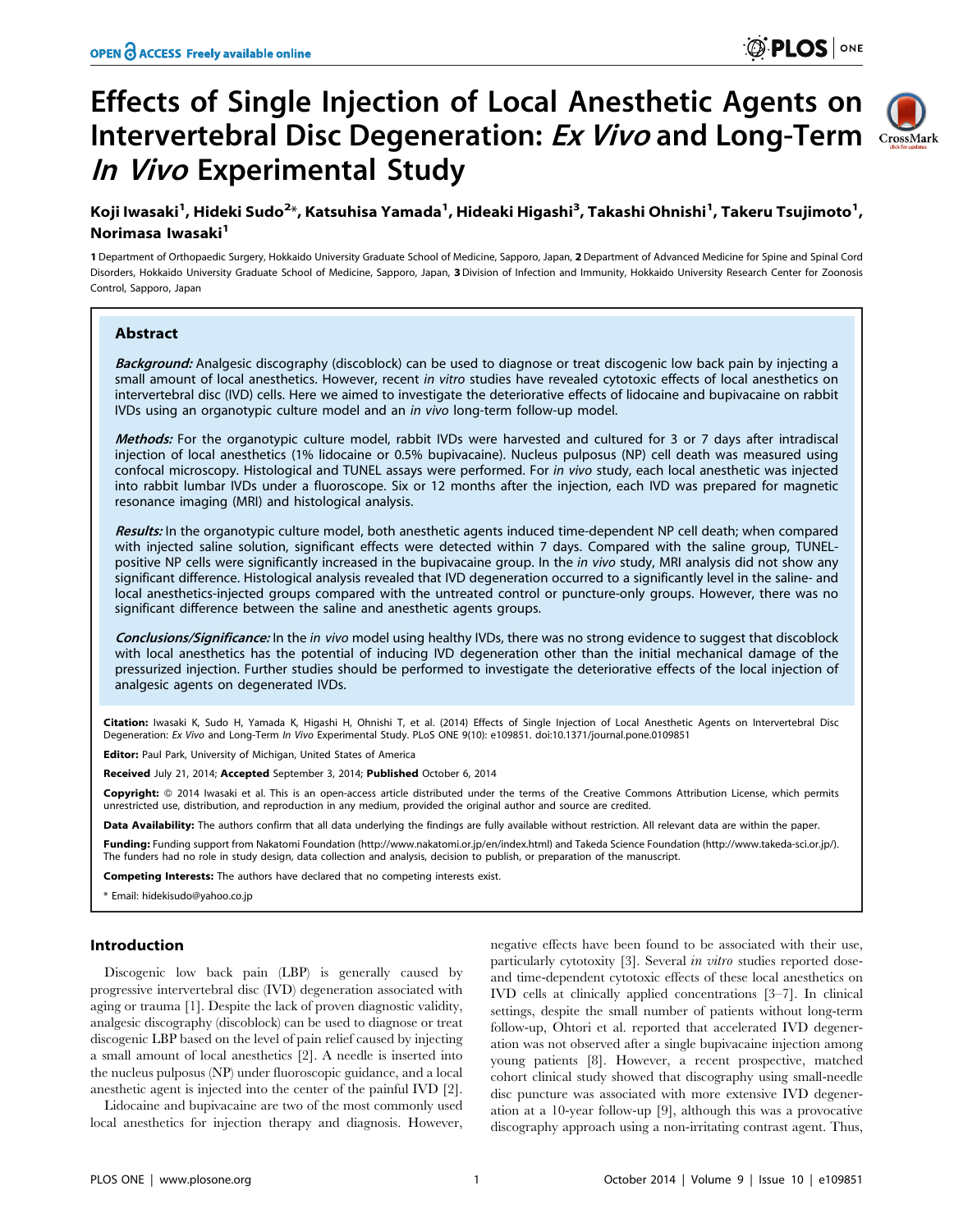there is currently no consensus on the clinical effects of these procedures on IVD degeneration.

Although an increasing number of reports have described the cytotoxic effects of anesthetic agents on IVD cell in vitro [3–7] and animal studies have confirmed that needle puncture and limited pressurization caused IVD degeneration [10,11], we are not aware of any published ex vivo studies or in vivo experimental data regarding the association of a single local injection of an anesthetic agent with IVD degeneration. Therefore, the present study aimed to investigate the deteriorative effects of lidocaine and bupivacaine in rabbit IVDs using an organotypic culture system and an in vivo single local injection model followed for up to 12 months.

## Materials and Methods

## Animals

Japanese white rabbits that weighed 3.2 to 3.5 kg (4–5 months of age) were used in this study. A total of 47 rabbits was used, including 15 for ex vivo experiments and 32 for in vivo experiments. All animal procedures in this study were specifically approved by the Institutional Animal Care and Use Committee of Hokkaido University.

#### Ex vivo study

IVD Organ Culture Conditions and Experimental Protocol. After the intravenous administration of 10,000 IU of heparin, rabbits were euthanized, the whole spine (T12/L1–L5/6) was surgically harvested, and soft tissue was removed under sterile conditions [12,13]. Functional spinal units consist of two vertebrae surrounding one disc. The superior end plate of the upper vertebra and the inferior end plate of the lower vertebra were removed. To ensure nutrition in a combined disc/endplate culture, it is a prerequisite to remove the vertebral bone from endplates [14]. We intradiscally injected 1% lidocaine (Astrazeneka, Luton, UK) or 0.5% bupivacaine (Astrazeneka) using a micro syringe (Hamilton, Reno, NV, USA) with a 26-gauge needle (15  $\mu$ L per disc). A 0.9% saline solution (Otsuka Pharmaceutical Co., Tokyo, Japan) was used as a control. The injected dose was based on previous studies that described intradisc injection of a drug solution [15].

IVDs were then cultured in 6-well plates with 8 mL of Dulbecco's Modified Eagle's Medium (Sigma–Aldrich, St. Louis, MO, USA) supplemented with 10% fetal bovine serum (Nichirei Bioscience, Tokyo, Japan), 1% penicillin/streptomycin, and 1.25 mg/mL fungizone (Life Technologies, Carlsbad, CA, USA). The culture medium was changed every 2 days, and IVDs were analyzed 3 or 7 days after the injection. IVDs were divided into 5 groups:

- (a) untreated control: IVDs without needle puncture;
- (b) puncture-only group: IVDs with needle puncture, but without any reagent;
- (c) saline group: IVDs with saline injection;
- (d) lidocaine group: IVDs with lidocaine injection; and
- (e) bupivacaine group: IVDs with bupivacaine injection.

Analysis of NP Cell Death. Dead and whole cells were detected with propidium iodide (PI) and Hoechst 33342 (Dojindo, Kumamoto, Japan) 3 or 7 days after the injection [16]. Endplates were removed with a scalpel blade, and NP tissues were harvested using a biopsy punch. Harvested NP tissues were stained with  $4 \mu M$  PI and  $4 \mu M$  Hoechst 33342 for 1 h. PI emits red fluorescence in dead cells, whereas Hoechst 33342 emits blue fluorescence in all cells, regardless of live or dead status. The stained NP tissues were washed with phosphate-buffered saline

(PBS) and examined using a confocal laser scanning microscopy system (Nikon A1 and Ti-E, Tokyo, Japan) equipped with a Plan Fluor  $20 \times$  objective lens (N.A., 0.45; Nikon). The number of dead and all cells in each NP tissue was measured from  $>3$  randomly chosen stacks, each representing a 100- $\mu$ m projection at a 5- $\mu$ m interval. ImageJ software (National Institutes of Health, Bethesda, MD, USA) was used for cell number quantification [12,13]. All the experiments were performed on 6 discs from each treatment group and time point.

Histological and TUNEL Assays. Each IVD was prepared for histological and TUNEL assays 7 days after the injection, as described previously  $[17,18]$ . Midsagittal sections  $(5 \text{ µm thick})$ were stained with hematoxylin and eosin (H&E). In addition, NP cell apoptosis was analyzed by performing TUNEL assays on sagittal paraffin-embedded sections using an In Situ Apoptosis Detection Kit, according to the manufacturer's recommendations (TaKaRa Bio, Otsu, Japan) [17,18]. The number of TUNELpositive cells was counted in 5 independent, randomly selected fields. These values were expressed as the percentage of positive cells relative to the total number of cells [17,18]. All image assessments were performed by 2 independent blind observers and the quantitative data were presented as the mean of the 3 evaluations ( $n = 6$  discs from each treatment group) [17,18].

#### In Vivo study

Under intravenous anesthesia (30 mg/kg) with sodium pentobarbital, rabbit lumbar IVDs were percutaneously punctured. In total,  $15 \mu L$  [15] of 0.9% saline solution (Otsuka), 1% lidocaine (Astrazeneka), or 0.5% bupivacaine (Astrazeneka) was injected into 2 noncontiguous IVDs (L2/L3 and L4/L5) using a micro syringe with a 26-gauge needle (Hamilton) under fluoroscopic guidance to ensure that the tip of the needle was in the center of IVD [17,18]. L3/L4 was left intact as a control [17,18]. A sham procedure was performed by subjecting control animals to IVD needle puncture, but without any reagent. The rabbits were sacrificed 6 or 12 months after the injection.

Magnetic Resonance Imaging (MRI) Analysis. Mid-sagittal images of the treated discs were analyzed qualitatively for evidence of degenerative changes using an ultra-high magnetic field strength, 7.0-Tesla MR scanner [Varian Unity Inova (Varian Medical Systems, Palo Alto, CA, USA)], as described previously [17,18]. The degree of IVD was assessed on sagittal images using the Pfirrmann classification [19]. Quantitative analysis of the sagittal image slices was also processed using the Analyze 10.0 software (AnalyzeDirect, overland Park, KS, USA), as reported previously [17,18]. The MRI index (product of NP area and average signal intensity) was used to quantify alterations in NP [17,18]. The quantitative data were expressed as percentage relative to those obtained with untreated control discs [17,18]. All image assessments were performed by 2 independent blind observers, and the quantitative data were presented as the mean of the 3 evaluations ( $n = 8$  discs from each treatment group/timepoint) [17,18].

Histological Analysis. After MRI analysis, each IVD was prepared for histological staining. Midsagittal sections  $(5 \mu m)$  thick) were stained with H&E, and with safranin O-fast green [17,18]. Semiquantitative evaluation of IVD degeneration was performed with a grading system including four categories, with the final grade ranging from 4 (normal) to 12 (highly degenerative) [10]. All image assessments were performed by two independent blind observers, and the quantitative data were presented as the mean of the 3 evaluations  $(n = 8$  discs from each treatment group/time point).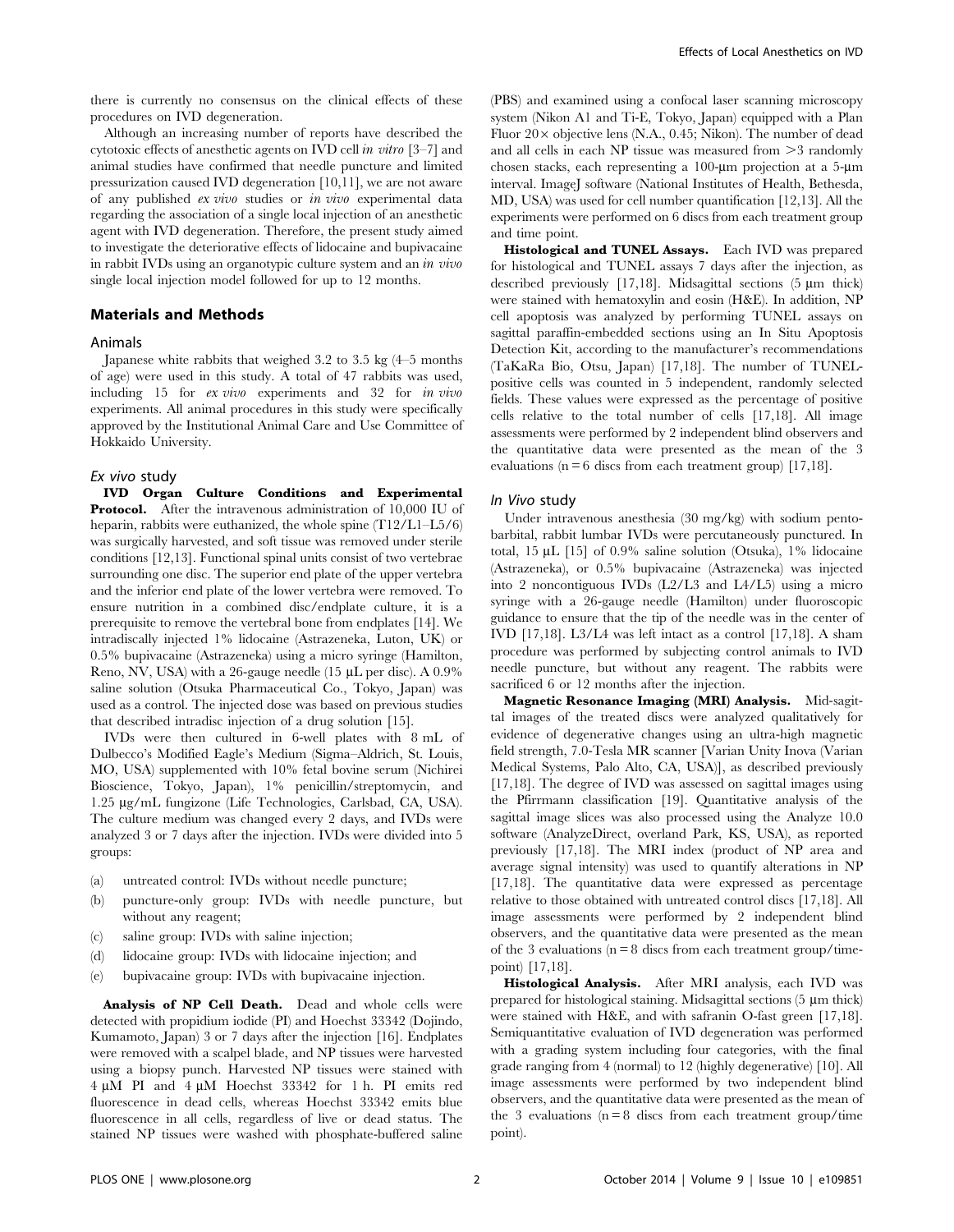**Statistical Analysis.** All data were expressed as the mean  $\pm$ standard deviation (SD). Statistical analyses were performed using 1-way analysis of variance, followed by a Tukey–Kramer post-hoc test or the Kruskal–Wallis test for multiple group comparisons.  $P<$ 0.05 was considered statistically significant.

## Results

## Effect of Local Anesthetic Agents on IVD Degeneration in an Organ Culture Model

We studied the effects of local anesthetic agents routinely used during discoblock on IVD degeneration using a rabbit IVD organ culture model. Saline, 1% lidocaine, or 0.5% bupivacaine were injected into the center of the NP tissue. NP cell death was measured after 3 or 7 days using PI (dead cells; red) and Hoechst 33342 (dead and live cells; green) staining and visualized using confocal microscopy (Figure 1A). Quantitative analysis revealed that compared with the untreated control and needle puncture, saline and local anesthetic agents increased the percentage of dead NP cells at 3 and 7 days after the injection. Both anesthetic agents exhibited time-dependent cytotoxicity and compared with the saline solution, significant effects were detected within 7 days  $(P<$ 0.05). After 7 days, the percentage of dead cells increased to 34% with the control, while using lidocaine and bupivacaine increased the percentages of dead cells to 72% and 76%, respectively (Figure 1B).

Histological analyses were performed 7 days after the injection. H&E staining revealed vacuolization in NP cells and a decrease of the normal gelatinous appearance of the extracellular matrix in the saline and local anesthetic agent groups (Figure 2A). TUNEL assay for the detection of NP cell apoptosis revealed that compared with the untreated control and the puncture-only groups, the percentage of TUNEL-positive NP cells significantly increased in the saline, lidocaine, and bupivacaine groups  $(P<0.05)$ . Furthermore, compared with the saline group, the percentage of TUNELpositive NP cells was significantly higher in the bupivacaine group  $(P<0.05;$  Figure 2B).

## Long-term In Vivo Effects of Single Local Injection of Local Anesthetic Agents on IVD Degeneration

We injected local anesthetic agents into the center of rabbit lumbar IVDs under fluoroscopy. Evidence of degenerative changes in rabbit lumbar IVDs were qualitatively analyzed using MRI capturing T2-weighted, mid-sagittal images. The Pfirrmann grading scores [19] time-dependently increased in the saline and both anesthetic agents. However, there was no significant difference among the puncture, saline, and both anesthetic agent groups at 6 or 12 months (Figure 3A). The MRI index provides quantitative analysis of the mid-sagittal image [17,18]. Although values were lower for both the anesthetic agents than for the puncture and saline groups at 6 and 12 months, no significant differences were observed (Figure 3B).

Histological assessment of IVD midsagittal sections revealed degenerative changes in the saline and local anesthetic agent groups, in which 6 months after the injection, many NP contents were lost and the anulus fibrosus had become disorganized. After 12 months, the puncture-only group did not show progression of the degenerative changes, whereas the saline- and local anestheticinjected groups did. Compared with the untreated control and puncture-only groups, histological scores were significantly increased in the local anesthetic-injected groups  $(P<0.05;$ Figure 4A). However, there was no significant difference between the saline and anesthetic agent groups. H&E staining showed a decrease in the number of NP cells in the puncture, saline, and anesthetic agent groups compared with the untreated control group after 6 months. Compared with the untreated control, a significant decrease was observed in the lidocaine and bupivacaine groups  $(P<0.05)$ . After 12 months, the lidocaine and bupivacaine groups exhibited a significant decrease in the number of NP cells compared with the untreated control and puncture-only groups  $(P<0.05)$ . The number of cells was the lowest in the bupivacaine group; however, there was no significant difference between the saline and bupivacaine groups (Figure 4B).



Figure 1. Effects of local anesthetic injection on intervertebral disc (IVD) degeneration in a rabbit IVD organ culture model. Nucleus pulposus (NP) cell death was measured by propidium iodide (PI) (dead cells; red) and Hoechst 33342 (dead and live cells; green) staining and visualized by confocal microscopy at 3 or 7 days after injection. (A) Representative confocal laser scanning micrographs of NP cells after 7 days. (B) The percentage of dead cells. Data are given as means  $\pm$  SD (n = 6). \*P<0.05. doi:10.1371/journal.pone.0109851.g001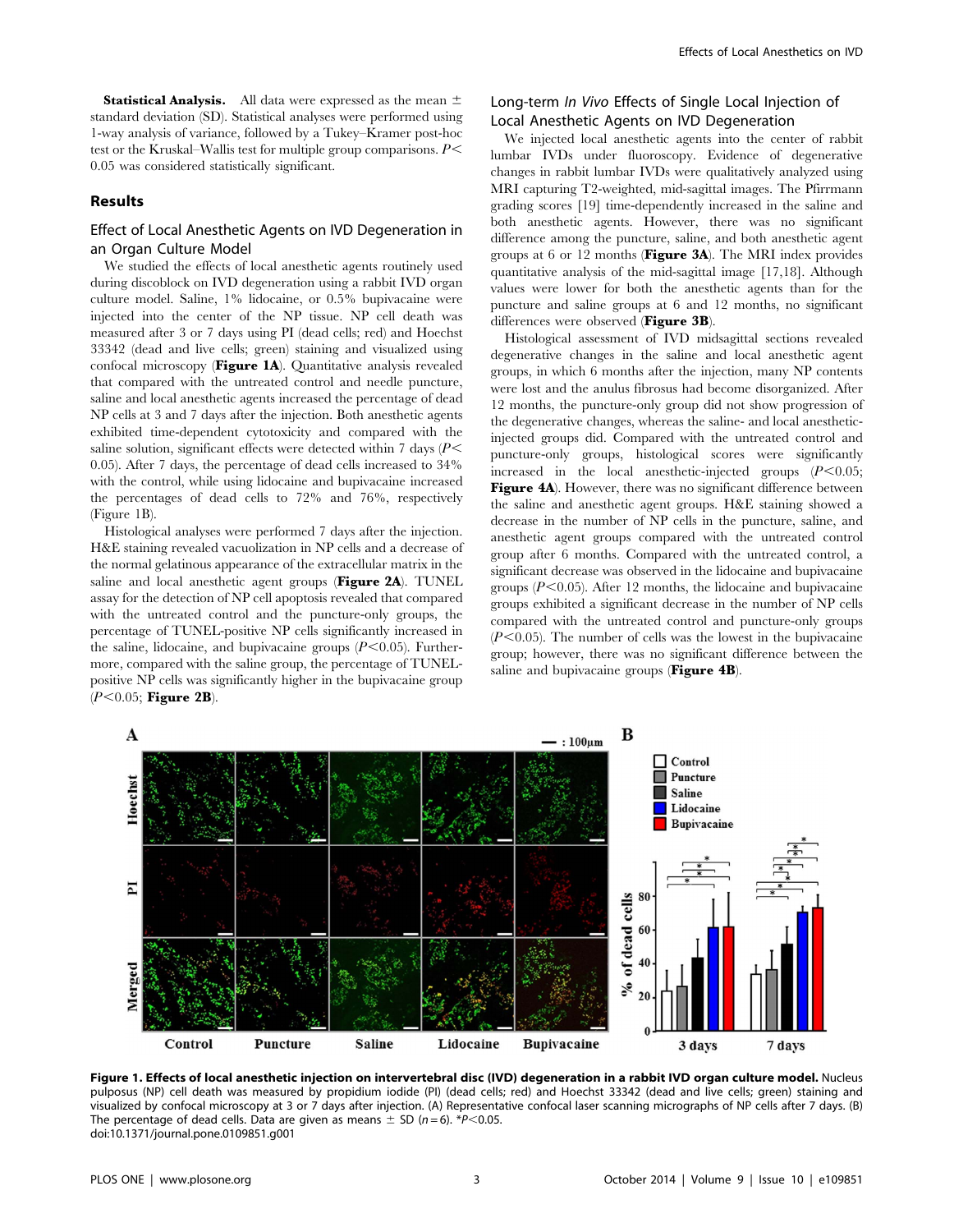

Figure 2. Histological evaluation of intervertebral discs and TUNEL staining of apoptotic nucleus pulposus (NP) cells at 7 days after **injection.** (A) Hematoxylin and eosin (H&E) staining of NP. (B) TUNEL staining of apoptotic NP cells (arrows). Data are given as means  $\pm$  SD (n = 6).  $*P<0.05$ .

doi:10.1371/journal.pone.0109851.g002

## Discussion

Although discography and discoblock are representative procedures used to diagnose or treat discogenic LBP, these methods were not highly predictive for identifying bona fide isolated intradiscal lesions that primarily caused chronic serious LBP [20,21]. In addition, the potential toxic effects of the agents used during these procedures on human IVDs are not completely understood [6]. Concerns have been raised regarding the safety of these injectates and their possible long-term consequences [22].



Figure 3. Magnetic resonance imaging (MRI) data analysis of intervertebral disc (IVD)s at 6 or 12 months after injection. (A) Pfirrmann grading score of IVD degeneration. (B) MRI index (product of nucleus pulposus area and average signal intensity) of nucleus pulposus alterations. The numerical values are expressed as percentage compared to untreated control discs ( $n = 8$ ). doi:10.1371/journal.pone.0109851.g003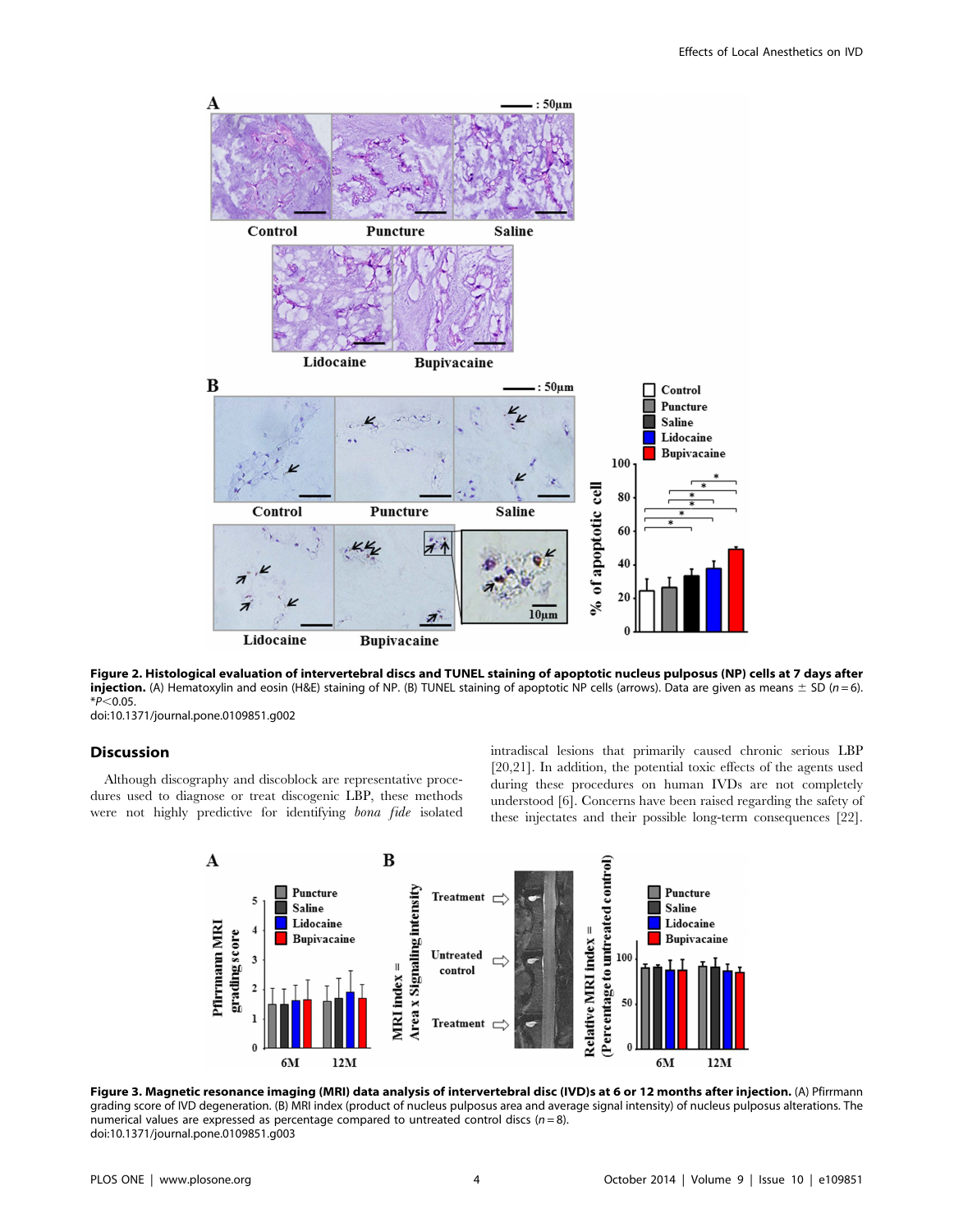

Figure 4. Histological evaluation of intervertebral discs at 6 or 12 months after injection. (A) Safranin O/fast green staining was used for semiquantitative histological scoring. (B) Hematoxylin and eosin (H&E) staining of nucleus pulposus (NP) was used to count the number of NP cells. Data are given as means  $\pm$  SD (n = 8). \*P<0.05. doi:10.1371/journal.pone.0109851.g004

Recently, we showed that iotrolan did not exhibit any cytotoxic effect on human healthy NP cells, suggesting that iotrolan should be the radiocontrast agent of choice for safe and effective diagnosis of IVD disorders [6]. In contrast, clinically relevant doses of local anesthetics, such as lidocaine and bupivacaine, induced time- and dose-dependent decreases in viability and increases in the number of apoptotic cells among healthy human NP cells grown in 3 dimensional cultures [6]. Moreover, some in vitro studies have reported the cytotoxicity of bupivacaine in IVD cells extracted from patients with IVD disorders [4,5]. Although lidocaine and bupivacaine are common anesthetic agents used worldwide for the control of LBP in interventional techniques, these observations indicate that local anesthetic agents used to control pain may negatively impact human IVD cells. Thus, further studies of the effects of these agents using organ culture and animal models are warranted to predict what occurs in vivo [7].

Wang et al. [23] reported that exposure of mouse IVDs to bupivacaine dramatically decreased cell viability and matrix protein synthesis. Although they used an organotypic culture system that approximated the in vivo matrix architecture, the ex vivo model did not mimic the discoblock procedure because bupivacaine was not injected using a needle; rather, it was only used as a reagent for IVDs as an alternative to a culture medium in a plate. Here, we used an organ culture model with a clinically relevant procedure; the local anesthetic groups exhibited a timedependent cytotoxicity and compared with the saline solution, significant effects were detected within 7 days.

In this ex vivo model, however, the saline group also exhibited mild deleterious effects on IVDs. Because animal studies confirmed that needle puncture and liquid pressure cause IVD degeneration [10,11], we used a small needle to reduce the effects of needle puncture on IVD degeneration [11,24]. However, the pressure applied by the aqueous fluid increased the percentage of dead cells in the organotypic culture model. Therefore, we further constructed in vivo animal models to confirm the long-term effects of pressure on IVD degeneration as well as the deleterious effects of local anesthetics. As Carragee et al. [9] performed a longitudinal clinical study to assess the long-term effects of discography up to 10 years, we followed rabbits up to 12 months, which was comparable with 7 to 10 years of the human lifetime [25]. In this study, MRI analysis did not detect any significant differences, while histological analysis revealed that the saline and the local anesthetics promoted degenerative changes. However, there were no significant differences between the saline-injected group and the local anesthetic groups. Therefore, there was no strong evidence that the local anesthetics caused IVD degeneration in vivo other than the initial mechanical damage of the pressurized injection. The number of NP cells was the lowest in the bupivacaine group; however, this outcome may be due to damage or a combination of damage and local anesthetics.

Apoptosis plays a central role in the homeostasis of all tissues during normal development and tissue turnover. Recently, we reported that both lidocaine and bupivacaine induced apoptotic cell death in 3-dimensional NP cell–alginate bead composites [6]. Grishko et al. [26] also reported that lidocaine, bupivacaine, and ropivacaine caused apoptosis in cultured human chondrocytes. In this study, we could not perform quantitative analysis of NP cell apoptosis by TUNEL staining in vivo because the number of NP cells in local anesthetic-injected IVDs severely decreased (data not shown). However, our ex vivo model clearly revealed that bupivacaine significantly induced apoptotic NP cell death, which supported our *in vitro* data [6]. Although the present study did not consider the dose-dependent effects of local anesthetics and did not reveal the in vivo deteriorative effects of local anesthetics compared with saline, our recent in vitro study demonstrated a dose-dependent increase in the number of apoptotic cells in NP cell–alginate 3D composites exposed to lidocaine or bupivacaine [6]. Because apoptosis plays an important role in the reduction of disc cell number during aging and IVD degeneration [17,27], the anesthetic agents used for discoblock should be carefully selected